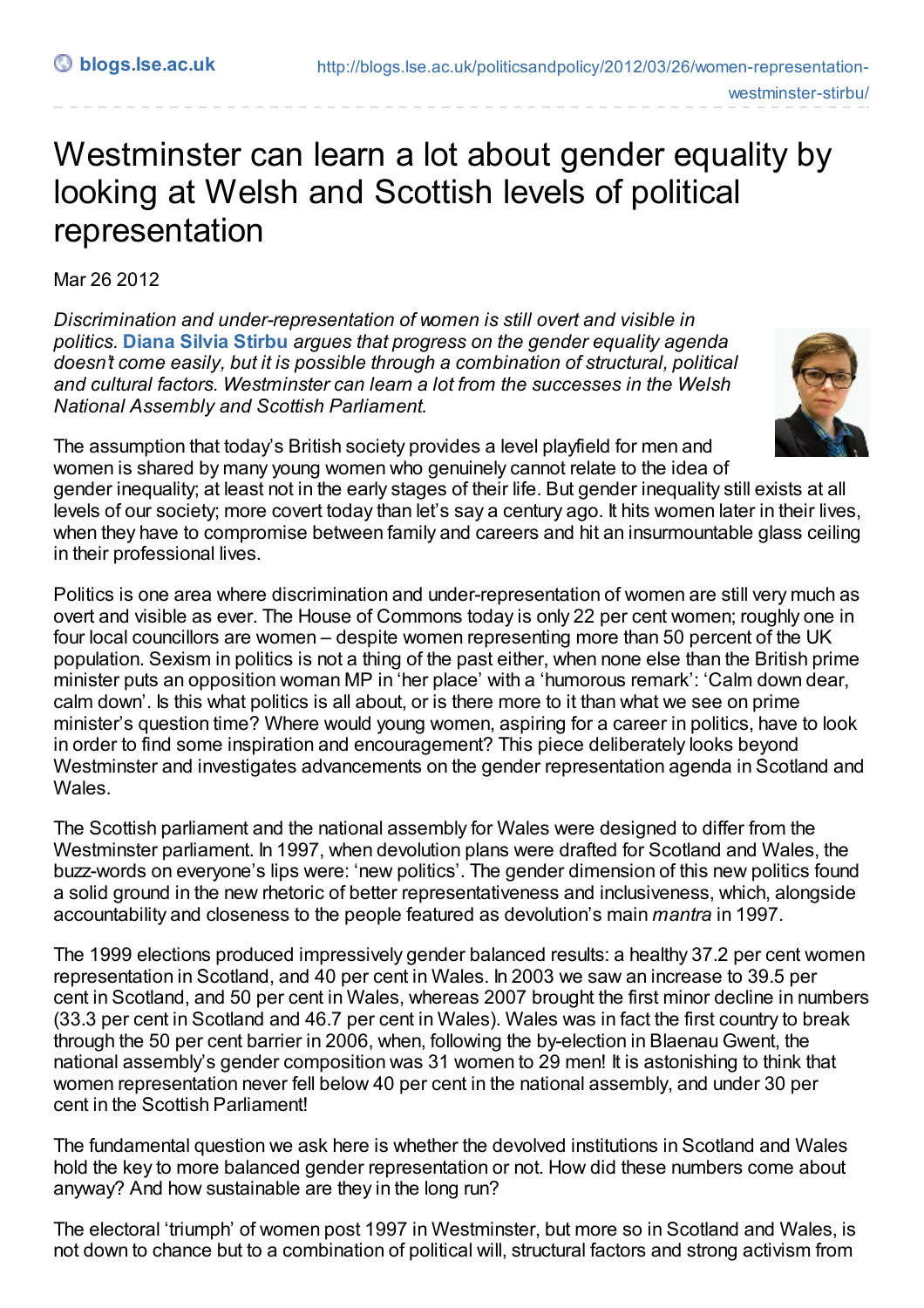'strategic women' within political parties. Political will rested mainly with the Labour Party's commitment to use 'all women shortlists' in the 1997 UK general elections. In similar fashion in 1999 in Wales, Labour and Plaid Cymru used 'twinning' (pairing up constituencies –one man, one woman candidate) and 'zipping' of candidates (women on the top and third place on regional lists).

Structural factors, such as the design of the electoral system also helped: the PR element of the additional member system used in Scotland and Wales arguably favoured women's chances. Beyond political will and constitutional devices, the strong activism of women within political parties was also important. In Scotland, the Scottish Constitutional Convention provided a platform for leading feminists and activists (i.e. Alice Brown, Wendy Alexander etc) to put gender equality on the political agenda. In Wales, women activists (such As Val Feld, Jane Hutt, Christine Chapman or Helen Mary Jones) also campaigned strongly within their own political parties (Labour and Plaid).

The question of sustainability is multi-faceted and goes beyond whether or not the numbers game can keep up in the long term. Evidence from the 2011 elections in Wales and Scotland shows a mixed picture. On the one hand, it was evident that Labour and Plaid gradually stepped back from affirmative action, raising fears of a dramatic fall-back in the number of women elected. However, the elections results were not as bad as predicted: the gender composition is now 43.3 per cent women in the national assembly (a decline of 4 per cent from 2007), and 36.5 per cent women in the Scottish parliament (a slight increase from 2007). On the 'positive side', we note the better performance of parties traditionally reluctant to employ affirmative action. Moreover, notably, two of the main political parties in Wales now have women as leaders (Kirsty Williams for Liberal Democrats and more recently, Leanne Wood leader of Plaid Cymru).

Nonetheless, the tough lesson that Scotland and Wales teach us is that, despite a decade of progressive approach to gender equality, success and best practice did not permeate the other aspects of public life. In Wales for instance, the Equality and Human Rights Commission report *Who Runs [Wales](http://www.equalityhumanrights.com/wales/publications/who-runs-wales-2011/) 2011* drew a gloomy picture, counting only 2 female chief executives in the top 50 firms in Wales, only 2 female editors at the newspapers surveyed, and only one in ten assembly government sponsored bodies are run by female chief executives. Only the national assembly stood out, not only for its record in the number of women elected, and their high profile with the institution (female Presiding Officer, women chairing important committees), but also for its gender balance at administrative and managerial level (women chief executive and deputy chief executive for instance).

Hence, the message from the devolved legislatures is mixed. First, progress on the gender equality agenda doesn't come easily, but it is possible. A combination of structural, political and cultural factors is required to achieve any substantial progress. Women activism, political will, affirmative action measures, and the electoral system, are all crucial aspects but not sole ingredients for success.

Secondly, we have to accept that the nature of the 'job' (assembly member or member of the Scottish parliament) is slightly different in Wales and Scotland from Westminster, making it more attractive for women. This is down to institutional features: less of a macho environment, a consideration to balancing family and working life (the national assembly has operated family friendly working hours since its inception), no tolerance to sexist language and behaviour, and, more importantly, a significant presence of other women. By no means do we claim here that tribal politics doesn't happen in Wales and Scotland, but there certainly hasn't been any 'calm down dear, calm down' on the floors of the *Holyrood* or the *Senedd*.

Finally, there is no room for complacency, nor for assumptions such as that once 'critical mass' in parliaments is achieved we can all assume gender battle has been won! Translating best practice from politics into other areas of public life is a big hurdle. Acknowledging best practice, as well and learning from experience across the UK and internationally is probably something that both politicians and women activists should embark on as gate-keepers for the gender equality agenda.

*Please read our [comments](http://blogs.lse.ac.uk/politicsandpolicy/about/#Comments_Policy) policy before posting.*